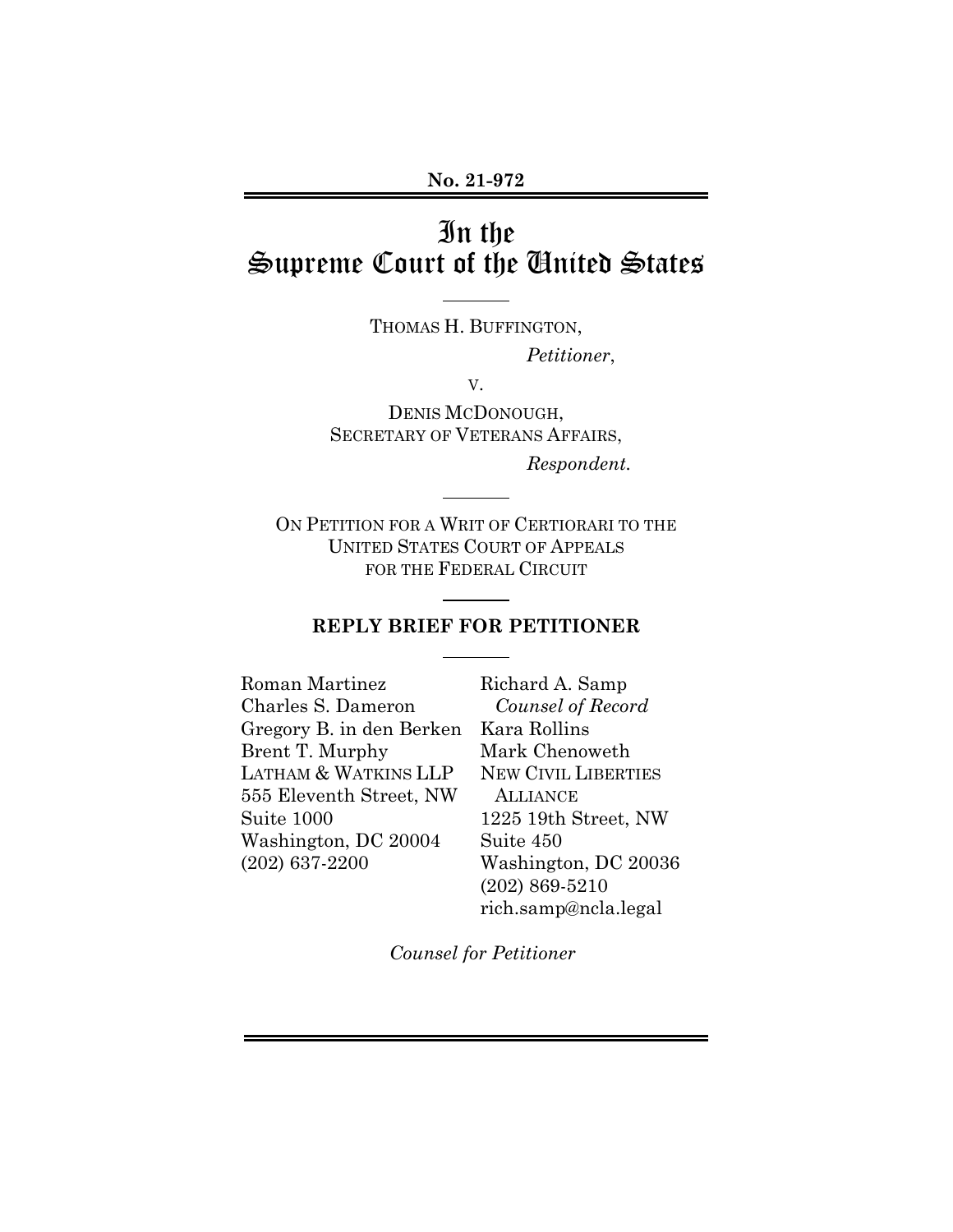# **TABLE OF CONTENTS**

|                                                                                                    |  | Page |
|----------------------------------------------------------------------------------------------------|--|------|
|                                                                                                    |  |      |
|                                                                                                    |  |      |
|                                                                                                    |  |      |
| THE DECISION BELOW SQUARELY<br>IMPLICATES THE FEDERAL CIRCUIT'S<br>CONFUSION ABOUT CHEVRON AND THE |  |      |
|                                                                                                    |  |      |
|                                                                                                    |  |      |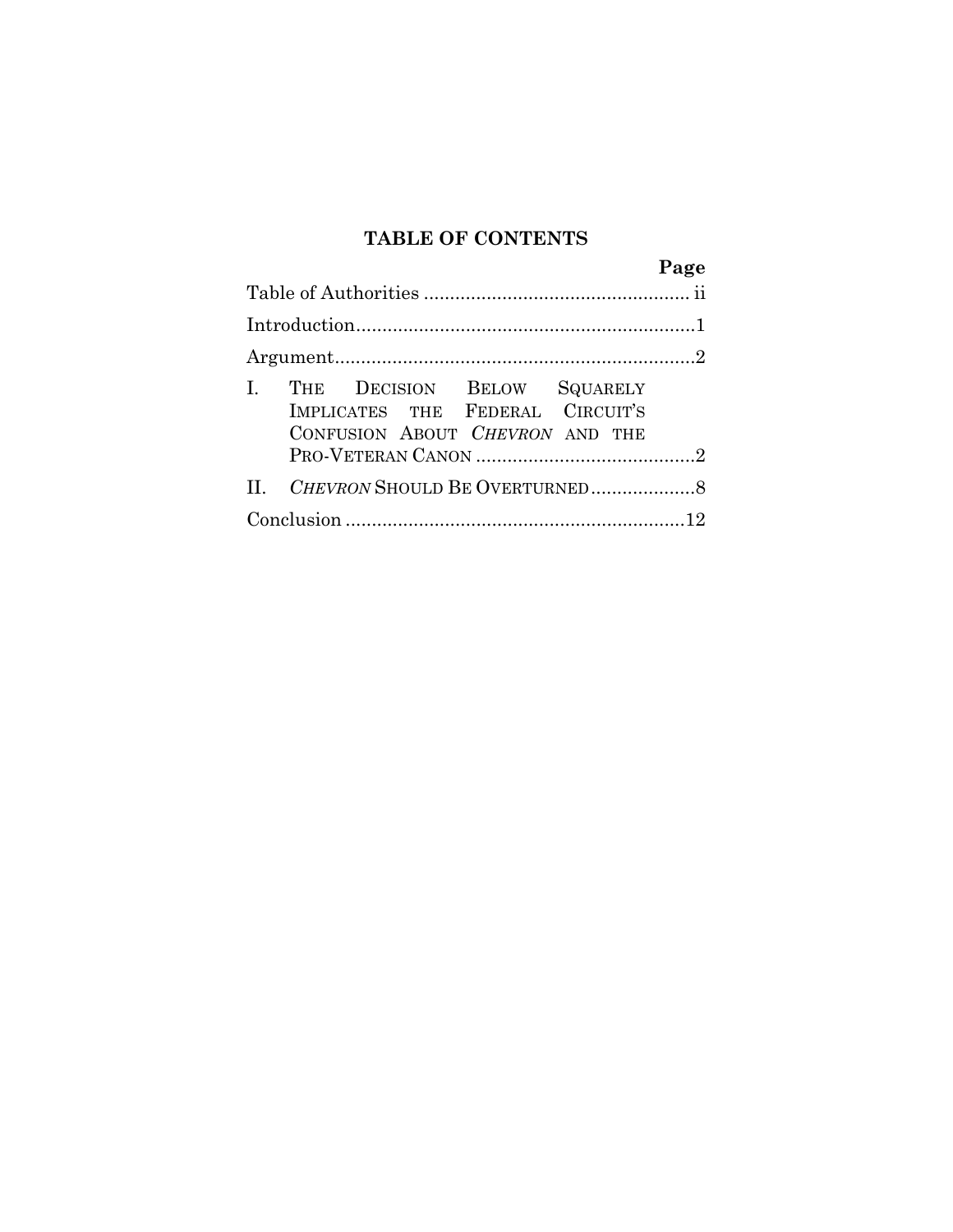## **TABLE OF AUTHORITIES**

# **CASES**

| Arangure v. Whitaker,                                                                 |
|---------------------------------------------------------------------------------------|
| Carter v. Welles-Bowen Realty, Inc.,                                                  |
| Chevron U.S.A., Inc. v. NRDC,                                                         |
| Cobell v. Norton,                                                                     |
| Epic Systems Corp. v. Lewis,                                                          |
| Guedes v. Bureau of Alcohol, Tobacco,<br>Firearms & Explosives,                       |
| Gun Owners of America, Inc. v. Garland,<br>19 F.4th 890 (6th Cir. 2021), petition for |
| Gutierrez-Brizuela v. Lynch,                                                          |
| Haas v. Peake,                                                                        |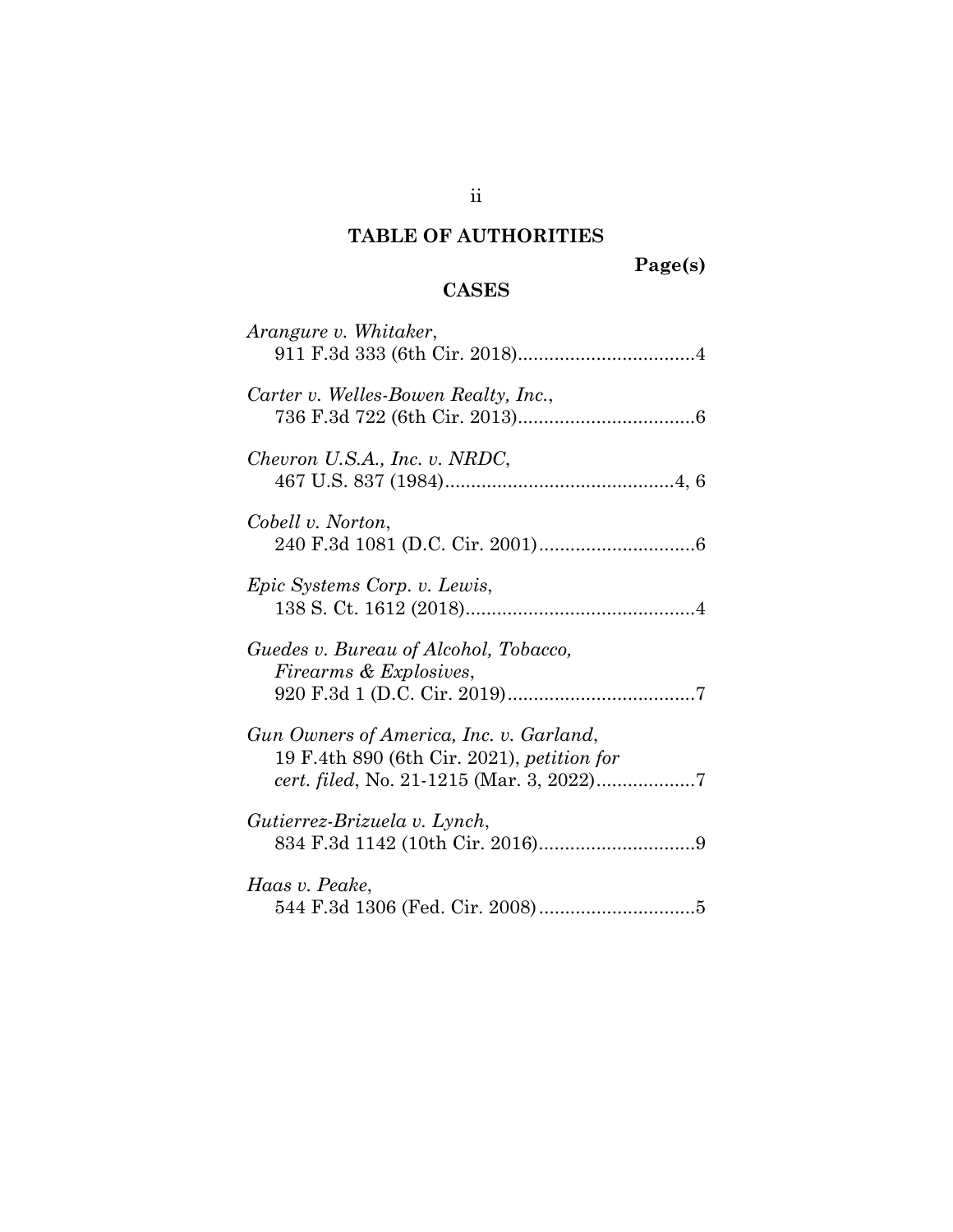## **TABLE OF AUTHORITIES—Continued Page(s)**

| $1 \alpha \leq C(3)$                                                                               |  |
|----------------------------------------------------------------------------------------------------|--|
| Henderson ex rel. Henderson v. Shinseki,                                                           |  |
| Kisor v. Wilkie,                                                                                   |  |
| Knick v. Township of Scott,                                                                        |  |
| <i>National Cable &amp; Telecommunications</i><br><i>Association v. Brand X Internet Services,</i> |  |
| Rancheria v. Jewell,                                                                               |  |
| SAS Institute, Inc. v. Iancu,                                                                      |  |
| Terry v. Principi,<br>340 F.3d 1378 (Fed. Cir. 2003)3, 5                                           |  |
| Waterkeeper Alliance v. EPA,                                                                       |  |

iii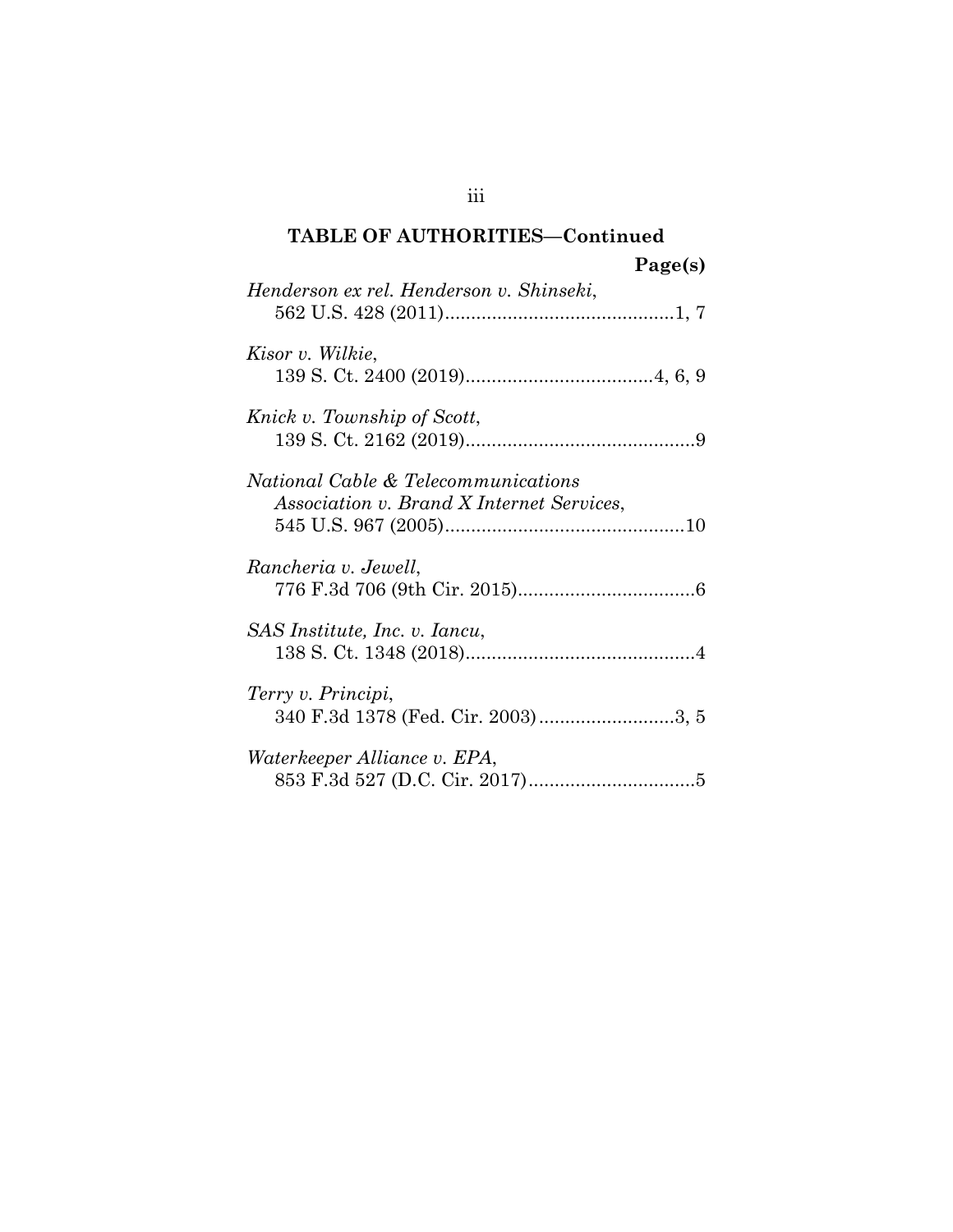#### **INTRODUCTION**

In VA's telling, this case has nothing to say about the interaction between the pro-veteran canon and *Chevron*, and barely even implicates *Chevron* at all. But the Federal Circuit's decision below—which upheld VA's regulation based on *Chevron* after expressly refusing to apply the pro-veteran canon at Step One—rebuts that revisionist account.

The Federal Circuit's decision is just the latest in a confused and internally divided series of cases concerning the intersection of the pro-veteran canon and *Chevron*. The upshot of the Federal Circuit's approach is to deprive that canon—a traditional tool of construction recognized and applied by this Court for nearly 80 years—of virtually all operative force. Last year, as petitioner has already pointed out, *nine*  Federal Circuit judges called for this Court to step in and sort out the problem. VA does not dispute the significance of the issue, and its arguments for why this Court should decline review turn on a blinkered reading of the decision below.

To the extent that VA attempts a substantive defense of the Federal Circuit's approach, it does so on the ground that the pro-veteran canon is not a means of ascertaining Congress's intent and is therefore inapplicable at *Chevron* Step One. But this Court has already described the pro-veteran canon as a means of ascertaining Congressional intent, *see Henderson ex rel. Henderson v. Shinseki*, 562 U.S. 428, 438, 440-41 (2011), and VA has previously acknowledged in this Court that the canon can play a role at Step One. In any event, VA's argument only highlights an active disagreement among the circuits as to whether some canons of construction can be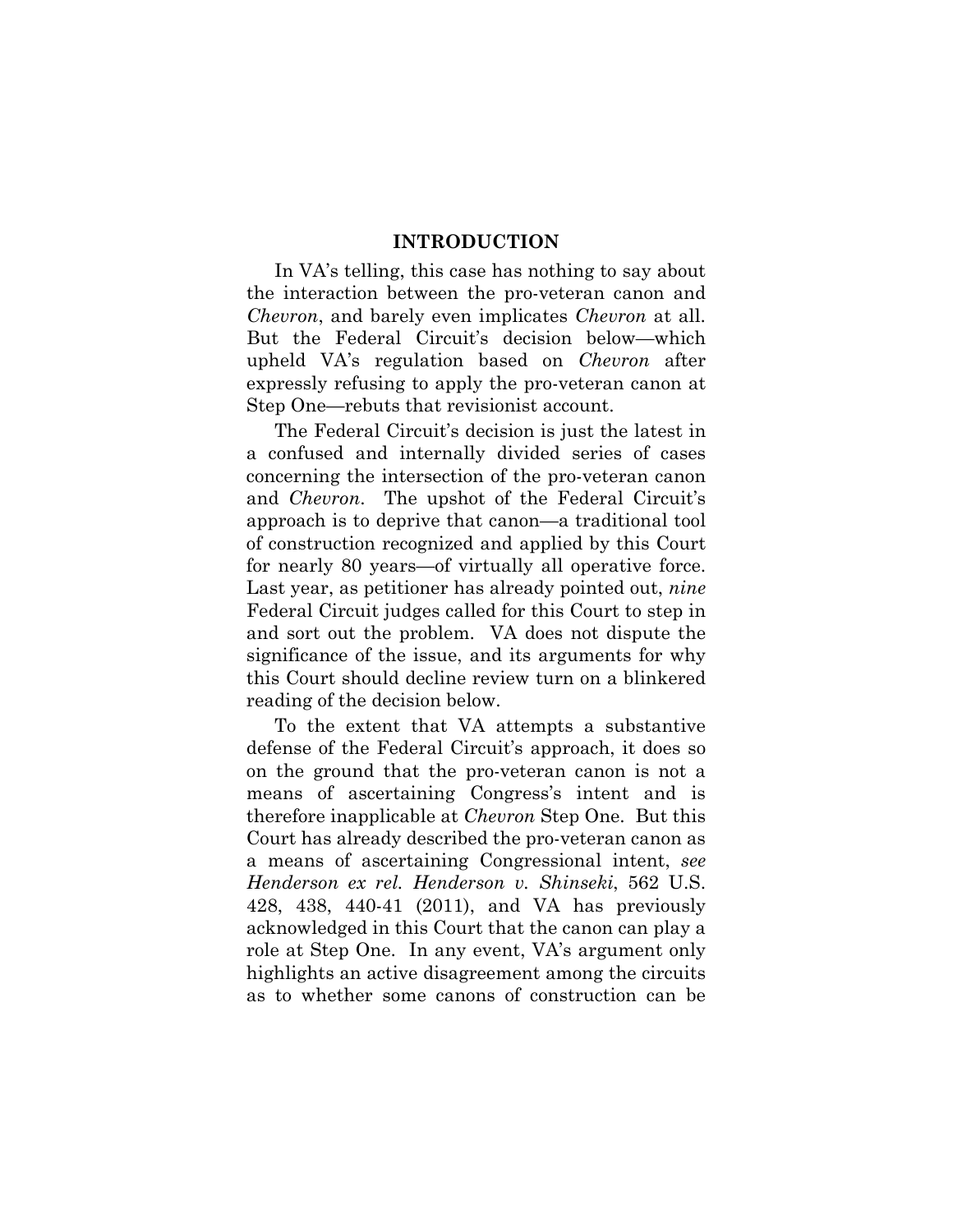disregarded at Step One. This case provides the opportunity to clarify what *Chevron* meant when it said that *all* "traditional tools of statutory construction" must be applied in that inquiry.

This case also presents an ideal vehicle to reconsider *Chevron* itself. The decision below exemplifies *Chevron*'s core flaws: It leads courts to abandon their normal methods of resolving legal questions, and permits agencies to say what the law is—even when there is no real sign that Congress intended agencies to exercise such power. VA's flagging attempt to defend *Chevron* offers no response to many of the arguments for why *Chevron* should be overturned, and it makes no good argument for why this case is an unsuitable vehicle for review of that question. Both questions should be granted.

#### **ARGUMENT**

#### **I. THE DECISION BELOW SQUARELY IMPLICATES THE FEDERAL CIRCUIT'S CONFUSION ABOUT**  *CHEVRON* **AND THE PRO-VETERAN CANON**

The Federal Circuit needs this Court's guidance on whether the pro-veteran canon is applied at Step One of *Chevron*, and this case directly implicates that question. VA resists that conclusion with four principal points. None has merit.

1. Most importantly, VA does not deny that the Federal Circuit is intractably divided on the question whether the pro-veteran canon applies at *Chevron* Step One, nor that nine of that court's judges have expressly asked for guidance from this Court to resolve that question. *See* Pet. 19-21. Instead, VA tries to argue (at 16-18) that the decision below did not actually implicate any conflict between the proveteran canon and *Chevron*. To that end, VA offers a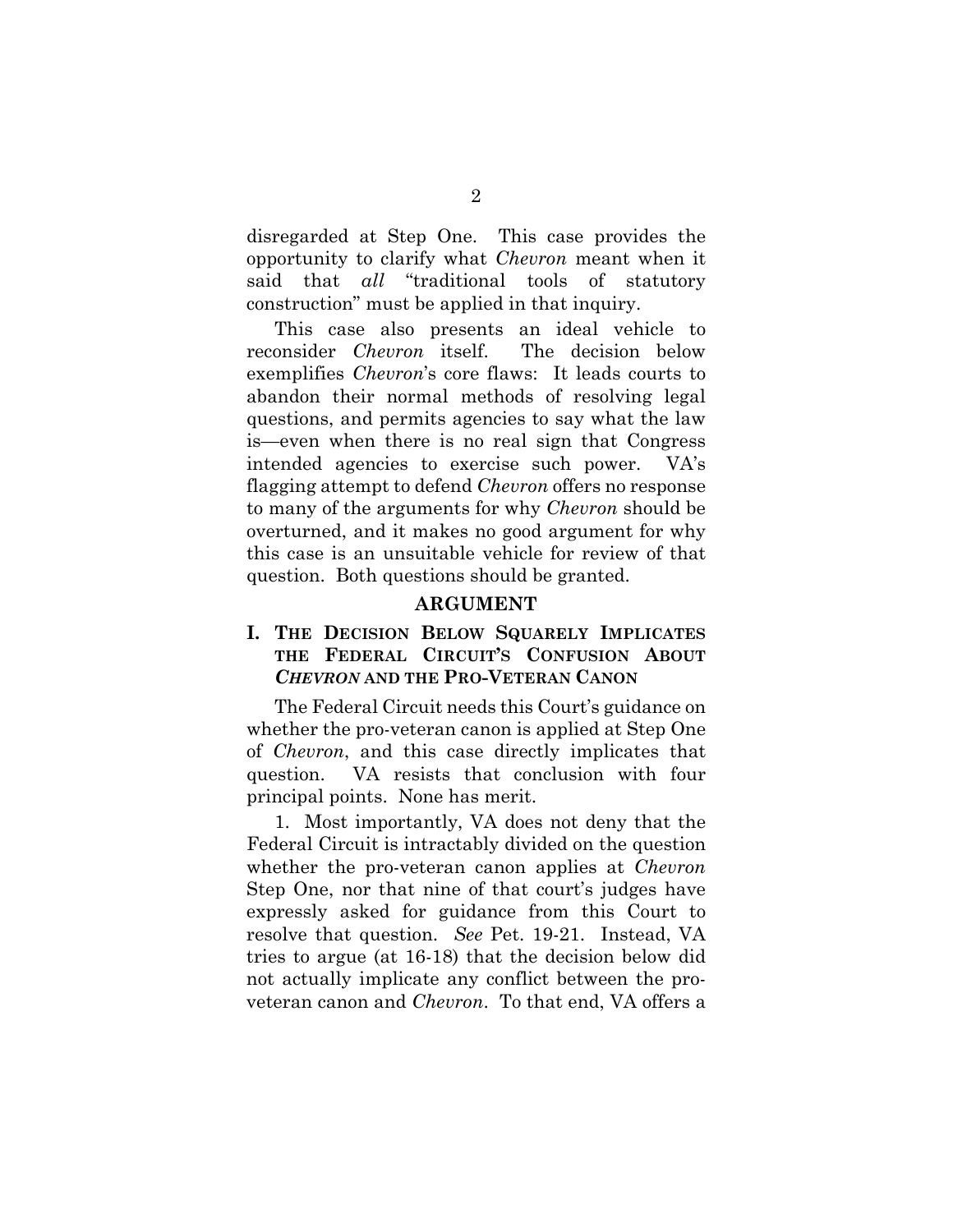lengthy summary of the Federal Circuit's decision (at 8-16) that somehow fails to mention even once that the court applied *Chevron*.

VA's attempt to hide the ball should fool no one. The Federal Circuit's entire analysis below proceeds under the familiar *Chevron* framework. The introduction to the "Discussion" asserts that "In [these] circumstances, we apply the two-step framework set forth in *Chevron*." App.5a. Section I then addresses Step One. *See* App.6a ("At step one, we hold that Congress left a gap in the statutory scheme."). And Section II addresses Step Two. *See* App.10a-11a ("At step two," "the Secretary had power to fill the gap … with a reasonable regulation," and "[VA's regulation] is a reasonable gap-filling regulation."). VA's effort to ignore the Federal Circuit's application of *Chevron* is especially surprising given that VA cited *Chevron* no fewer than *58 times* in its successful appellate brief. *See* VA C.A. Br. 6-9, 12-13, 17-18, 21-22, 25, 28-38.

In conducting its *Chevron* analysis, the Federal Circuit expressly held that the pro-veteran canon did not apply "[b]ecause … the statutory scheme is silent" at Step One, thereby allowing the court to proceed directly to Step Two. App.9a n.5 (citing *Terry v. Principi*, 340 F.3d 1378, 1383 (Fed. Cir. 2003)). That conclusion reflects the Federal Circuit's *Chevron* case law, which frequently refuses to apply the pro-veteran canon at Step One. *See, e.g.*, *Terry*, 340 F.3d at 1383- 84; Pet. 19-20. It also tracks the argument of VA's own brief, which devoted nine full pages to arguing that "The Veteran Canon Does Not Apply At *Chevron* Step One, Nor Does It Displace Deference Under *Chevron* Step Two." VA C.A. Br. 19-38. That approach violates *Chevron* footnote 9, which says that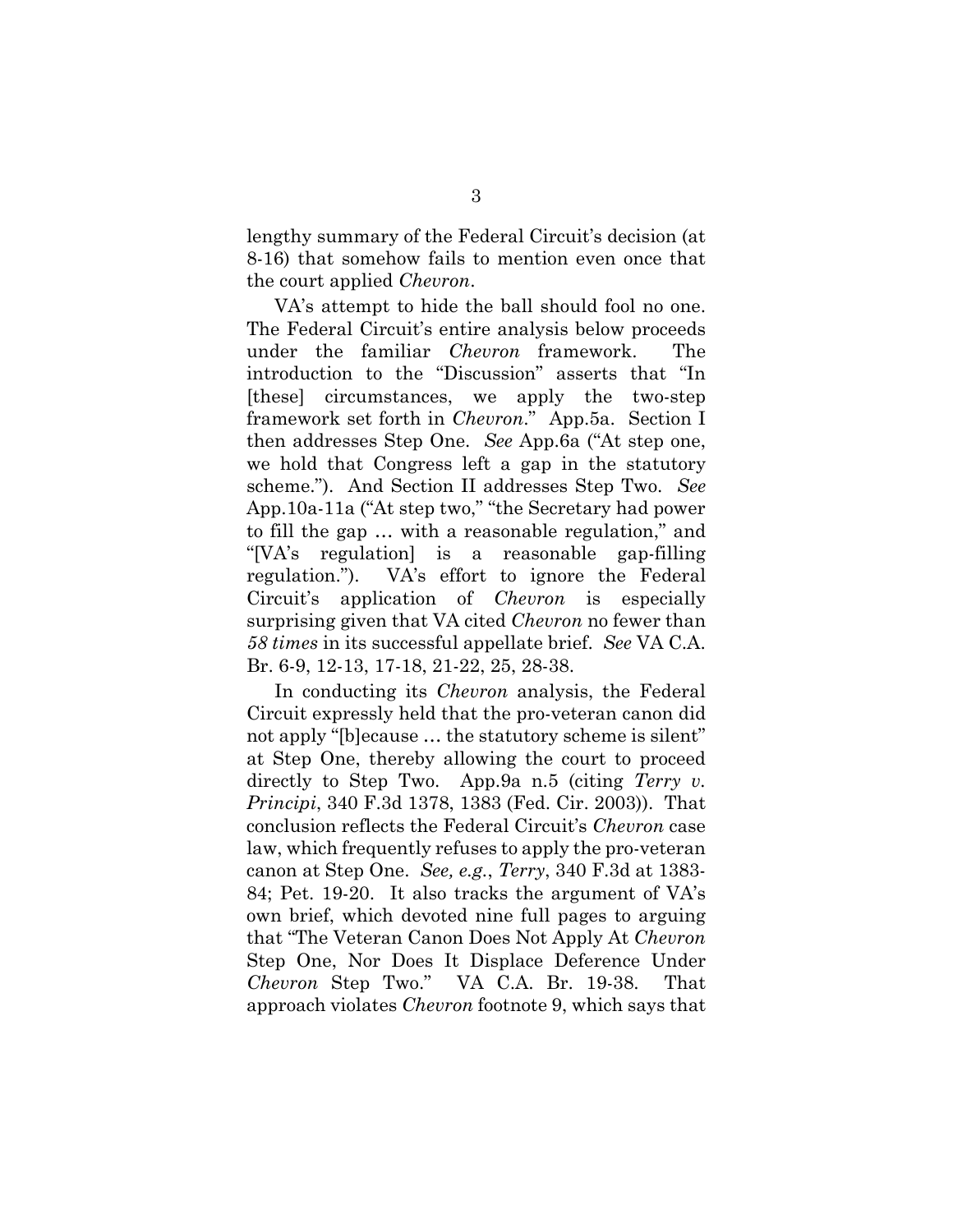all "traditional tools of statutory construction" must be consulted *before* a court concludes that a statute is silent or ambiguous. *Chevron U.S.A., Inc. v. NRDC*, 467 U.S. 837, 843 n.9 (1984); *Epic Sys. Corp. v. Lewis*, 138 S. Ct. 1612, 1630 (2018) ("Where … the canons supply an answer, '*Chevron* leaves the stage.'" (citation omitted)).

As Judge O'Malley explained in dissent, the Federal Circuit's conclusion that Congress left a "gap" for the agency to fill "puts the cart before the horse in [the] *Chevron* analysis." App.13a. It makes an assumption about statutory meaning before "'employing [the] traditional tools of statutory construction'" to determine if the court is "[]able to discern Congress's meaning." *SAS Inst., Inc. v. Iancu*, 138 S. Ct. 1348, 1358 (2018) (quoting *Chevron*, 467 U.S. at 843 n.9). A court cannot determine that Congress left a gap for an agency to fill without first concluding that the "legal toolkit is empty and the interpretive question still has no single right answer." *Kisor v. Wilkie*, 139 S. Ct. 2400, 2415 (2019).

VA argues (at 17-18) that it makes a difference that this case involved a statutory "gap" rather than an "ambiguity," suggesting that *Chevron* displaces the pro-veteran canon in the case of statutory silences. But VA ignores that *Chevron* deference applies only to "*certain kinds of silences*—those where we can plausibly infer Congress intentionally left a statutory gap for the agency to fill." Pet. 17 (emphasis added) (quoting *Arangure v. Whitaker*, 911 F.3d 333, 337 n.2 (6th Cir. 2018)). That determination requires application of all relevant interpretive canons. As the government has itself told this Court, "the interpretation of statutory 'silence,' like statutory ambiguity, is context-dependent *and requires resort to*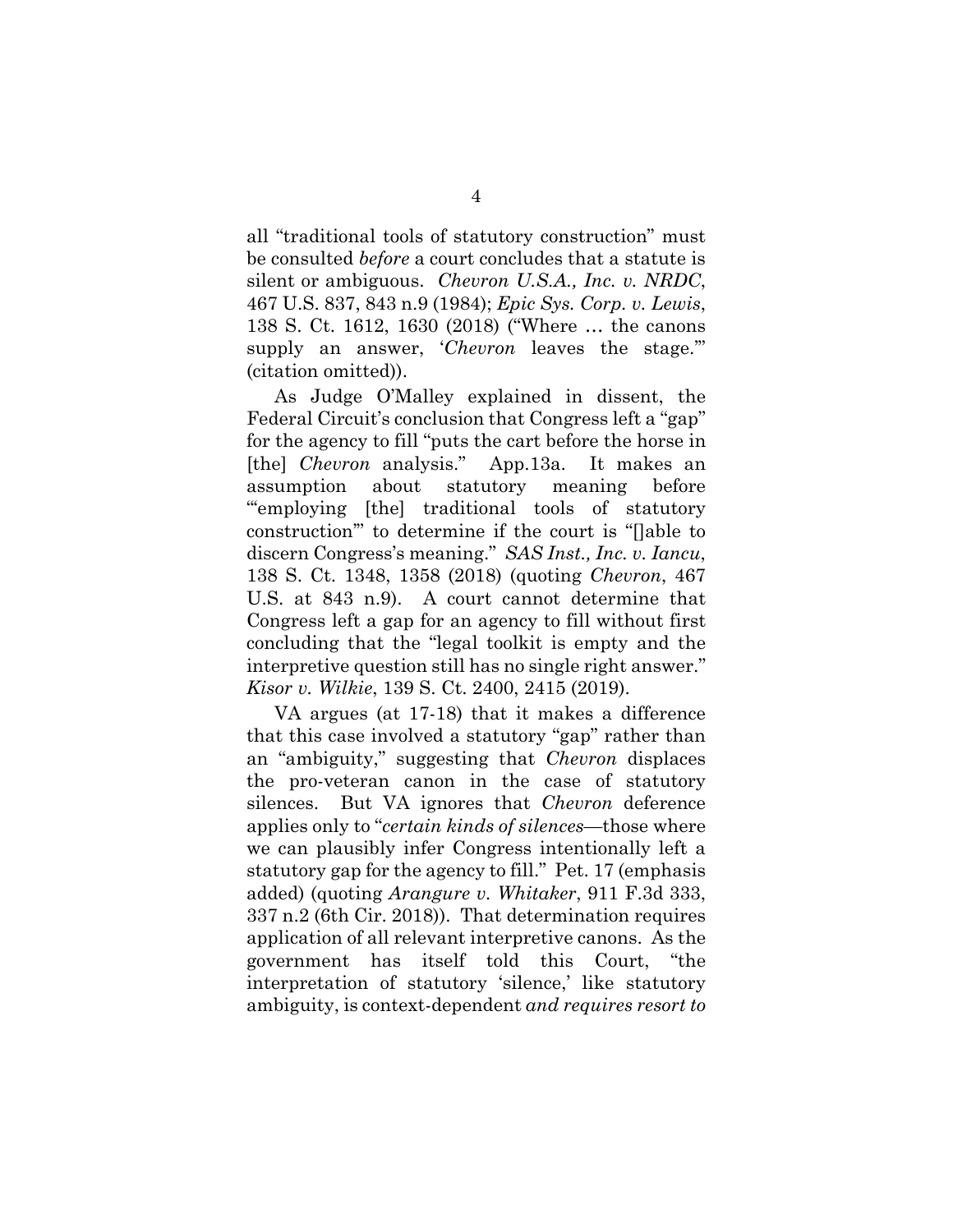*the available tools of statutory construction*." Gov't Br. 24, *Cal. Sea Urchin Comm'n v. Combs*, 139 S. Ct. 411 (2018) (No. 17-1636), 2018 WL 4407369 (emphasis omitted); *see also id.* at 18-19, 24-27. Contrary to the Federal Circuit, "[s]ilence alone does not necessarily reflect a congressional delegation of authority to an agency to fill a gap for which deference can be warranted." Gov't Br. 21, *Nat'l Rest. Ass'n v. Dep't of Labor*, 138 S. Ct. 2697 (2018) (No. 16-920), 2018 WL 2357725.

In any event, the Federal Circuit has elevated *Chevron* over the pro-veteran canon in cases involving both "gaps" *and* "ambiguity." *See, e.g.*, *Haas v. Peake*, 544 F.3d 1306, 1308 (Fed. Cir. 2008) (refusing to apply canon "where the statutory language is ambiguous"); *Terry*, 340 F.3d at 1383 (refusing to apply canon when there was a "gap left by the statute"). Regardless of whether it characterizes a question as implicating a statutory "gap" or "ambiguity," the Federal Circuit's practice of ignoring *Chevron*'s footnote 9 and jumping immediately to deference violates *Chevron*.

2. VA next contends (at 18-19) that *Chevron* does not necessarily require a two-step inquiry. But it is hard to see how that point is relevant here, when the Federal Circuit itself applied the two-step framework, at VA's invitation. App.4a-12a; VA C.A. Br. 12 (asserting that *Chevron* "sets forth a two-step framework for interpreting a statute" (citation omitted)); *see also id.* at 12-38 (applying framework).

True, courts and commentators sometimes characterize *Chevron* as having only one step. *See, e.g.*, *Waterkeeper All. v. EPA*, 853 F.3d 527, 534 (D.C. Cir. 2017) (characterizing the *Chevron* inquiry as one "for reasonableness"). But that formulation does not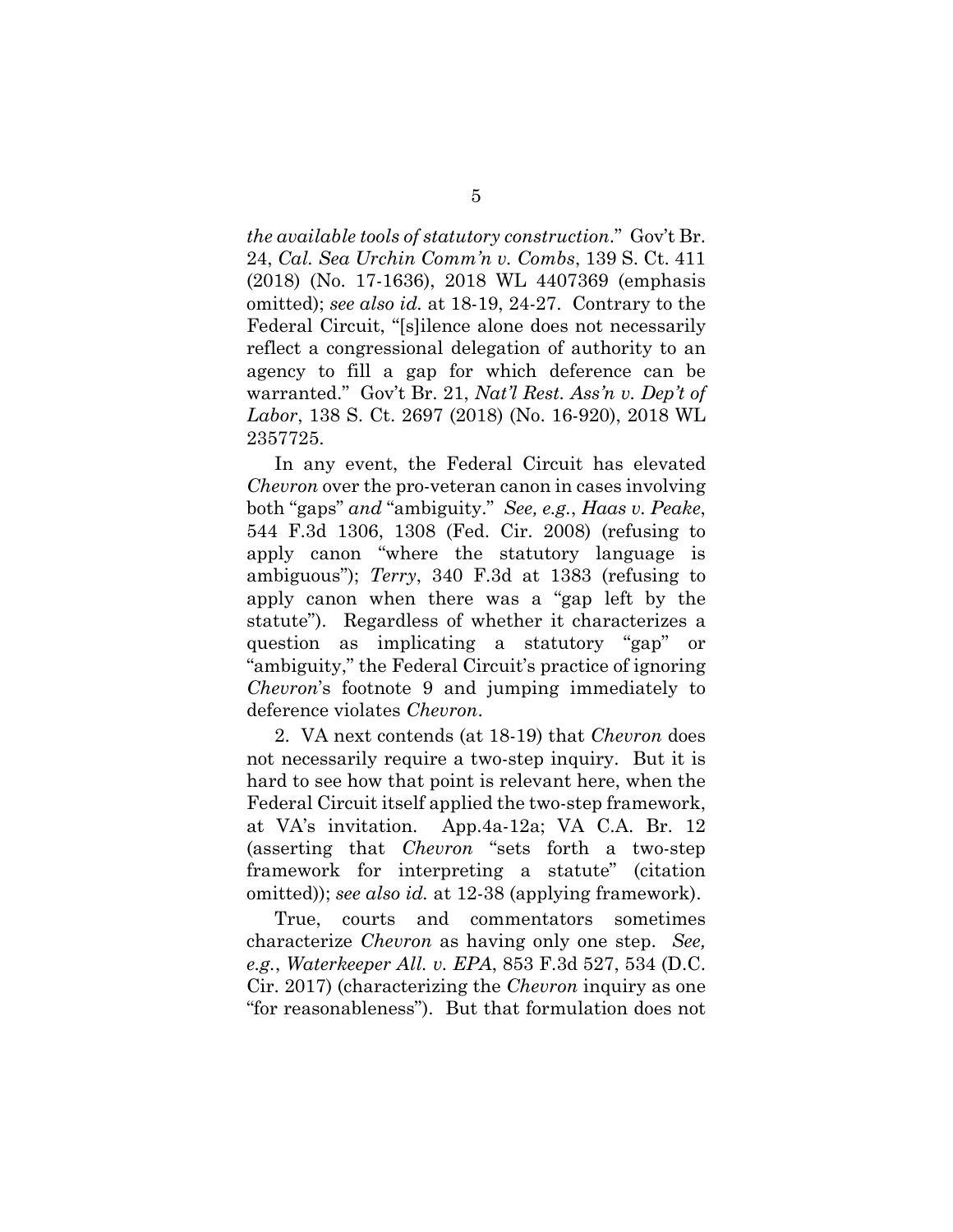authorize an end-run around *Chevron*'s footnote 9. Even if *Chevron* is understood as having a single step, a court may ask whether an agency's interpretation is "reasonable" only after using all the "traditional tools of statutory construction" to determine statutory meaning for itself. As Chief Judge Sutton has explained, "[i]f you believe that *Chevron* has only one step, you would say that *Chevron* requires courts 'to accept only those agency interpretations that are reasonable *in light of the principles of construction* courts normally employ.'" *Carter v. Welles-Bowen Realty, Inc.*, 736 F.3d 722, 731 (6th Cir. 2013) (Sutton, J., concurring) (emphasis added) (citation omitted). The decision below violated that principle.

3. VA's real argument seems to be that not all interpretive canons apply at *Chevron* Step One. Thus, VA contends (at 19-22) that only canons that enable courts to "ascertain" congressional "intent[]" should be employed before deferring to an agency's interpretation—and that the pro-veteran canon is categorically inapplicable because it doesn't count as an intent-based canon. This argument fails too.

VA's taxonomy of canons is inconsistent with this Court's clear instruction in *Chevron* that courts should always employ "*all* the 'traditional tools' of construction." *Kisor*, 139 S. Ct. at 2415 (emphasis added) (quoting *Chevron*, 467 U.S. at 843 n.9). That plainly includes *all* traditional canons.

To the extent that VA would exclude from Step One those canons that determine "which party should … prevail" in close cases, Opp. 20-21, that distinction is a controversial one that has split the circuits examining other such canons. *See, e.g.*, *Rancheria v. Jewell*, 776 F.3d 706, 713 (9th Cir. 2015) (*Chevron* trumps pro-Indian canon); *Cobell v. Norton*, 240 F.3d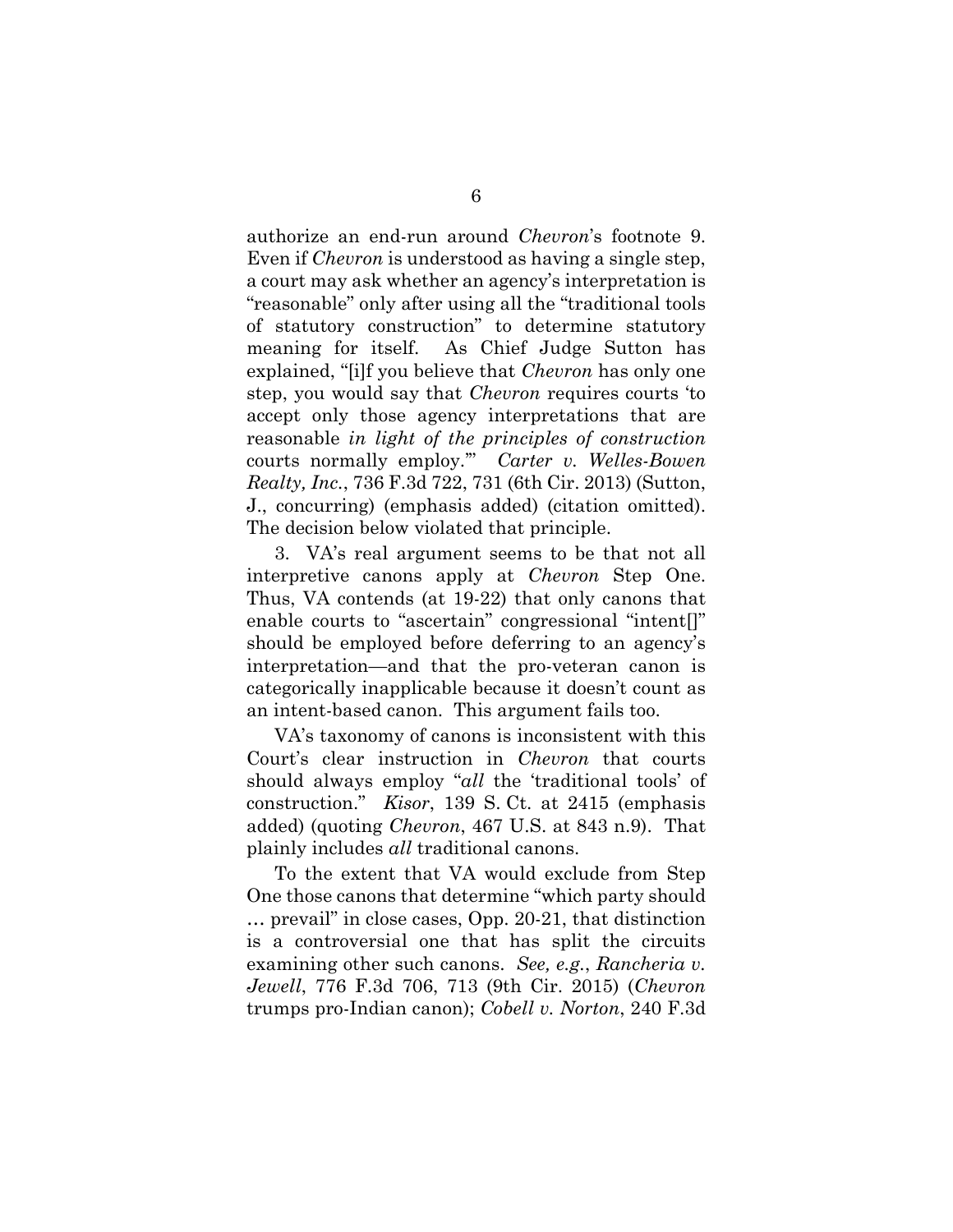1081, 1101 (D.C. Cir. 2001) (*Chevron* does not trump pro-Indian canon). *Compare Guedes v. Bureau of Alcohol, Tobacco, Firearms & Explosives*, 920 F.3d 1, 27-28 (D.C. Cir. 2019) (*Chevron* trumps rule of lenity), *with Gun Owners of Am., Inc. v. Garland*, 19 F.4th 890, 928 (6th Cir. 2021) (Murphy, J., dissenting) (*Chevron* does not trump rule of lenity), *petition for cert. filed*, No. 21-1215 (Mar. 3, 2022). Inter- and intra-circuit confusion over whether the footnote 9 inquiry excludes certain disfavored canons only underscores the need for review.

Even on VA's own terms, the pro-veteran canon is an intent-based canon that must be applied before deferring under *Chevron*. This Court recognized as much in *Henderson ex rel. Henderson v. Shinseki*, when it treated the canon as a tool to "ascertain Congress' intent," as "plainly reflected" in various provisions of the veterans' statutes "that place a thumb on the scale in the veterans' favor in the course of the administrative and judicial review of VA decisions." 562 U.S. 428, 438, 440-41 (2011); Pet. 14- 15. VA does not even attempt to rebut this point about *Henderson*. And VA's focus on intent is especially odd given the universal recognition that *Chevron* itself turns on a *fiction* about intent. *See* Pet. 27-28. If Congress's true intent is what matters, the pro-veteran canon trumps *Chevron*. There is no basis for treating the pro-veteran canon as a second-class interpretive rule.

Finally, VA's categorical rejection of the proveteran canon in deference cases appears to contradict the position it took in *Kisor*. There, VA (1) successfully urged the Court to preserve *Auer* deference based on a robust Step One inquiry including all "ordinary tools" of construction, Gov't Br.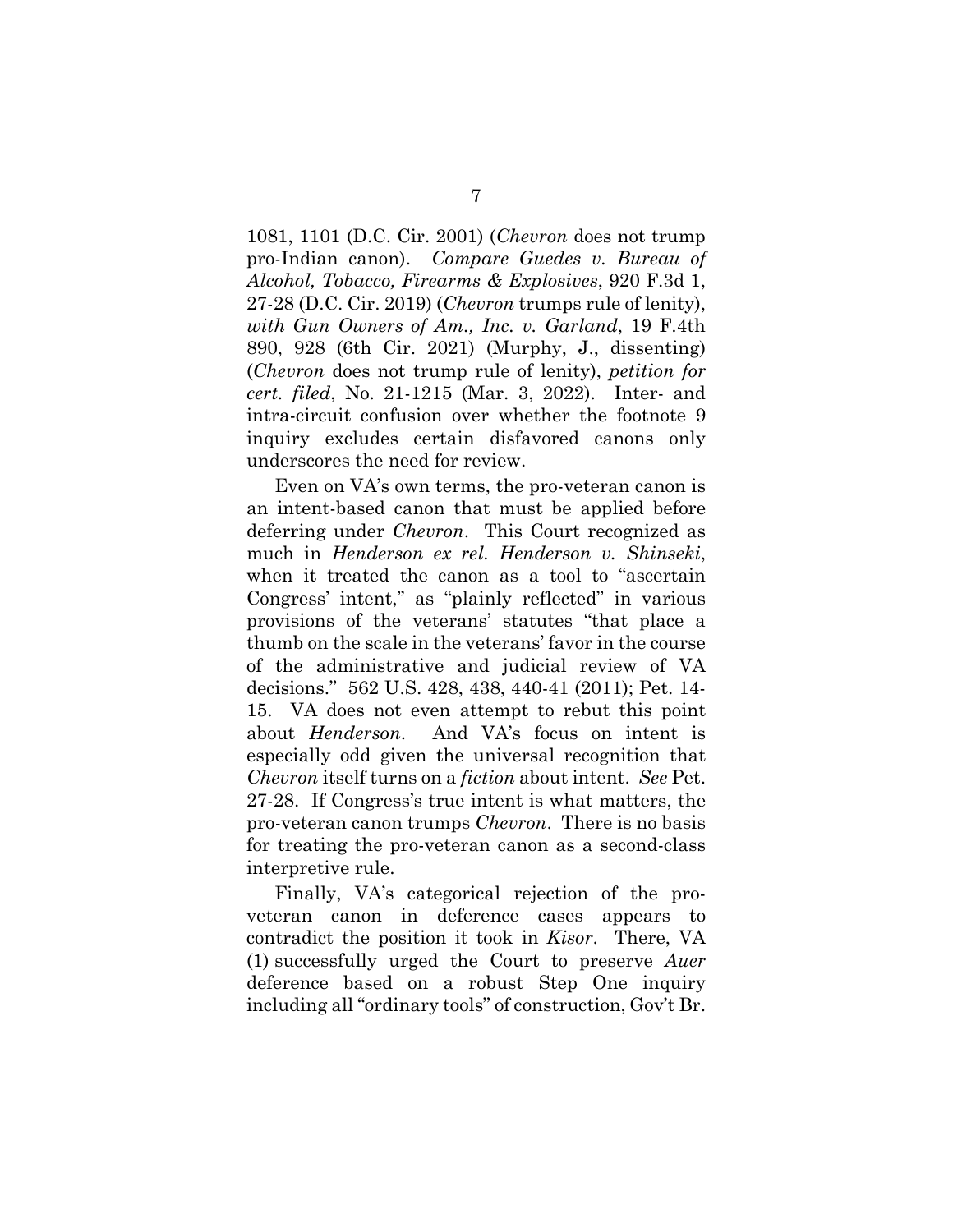28, *Kisor v. Wilkie*, 139 S. Ct. 2400 (2019) (No. 18-15), 2019 WL 929000 (citation omitted), and (2) recognized that the pro-veteran canon would apply as part of this inquiry as a "tie-break[er]" when "two interpretations are equally plausible," *Kisor* Oral Argument Tr. 66. VA should not be allowed to disown the theory it successfully urged in *Kisor*.

4. Beyond these points, VA includes a lengthy statutory argument (at 11-16) attempting to justify the merits of its regulatory approach in Section  $3.654(b)(2)$ . And yet (1) VA concedes (at 13-14) that its regulatory interpretation of the 1958 statute at issue has flip-flopped; (2) VA relied exclusively on *Chevron* deference to win on this argument below, *see supra* at 3; and (3) VA does not even argue that it can win without *Chevron* here. To be sure, VA's statutory arguments are wrong. *See* Pet. 5-6; App.16a, 56a. But the key point is that the decision below turned on the *Chevron*-vs.-pro-veteran canon issue presented in the petition. VA cannot seriously pretend otherwise.

#### **II.** *CHEVRON* **SHOULD BE OVERTURNED**

VA also asserts (at 22-27) that *stare decisis* and vehicle problems weigh against granting review to reconsider *Chevron*. Not so.

1. It is telling that VA barely addresses petitioner's merits arguments. Petitioner pointed to "[f]ive flaws" with *Chevron* that "bear special emphasis" and establish why it should be overruled. Pet. 25-28 (discussing various constitutional, statutory, and practical problems with *Chevron*). VA argues otherwise in a single paragraph (at 24) that ignores most of petitioner's critique. VA's cursory response does not hold up.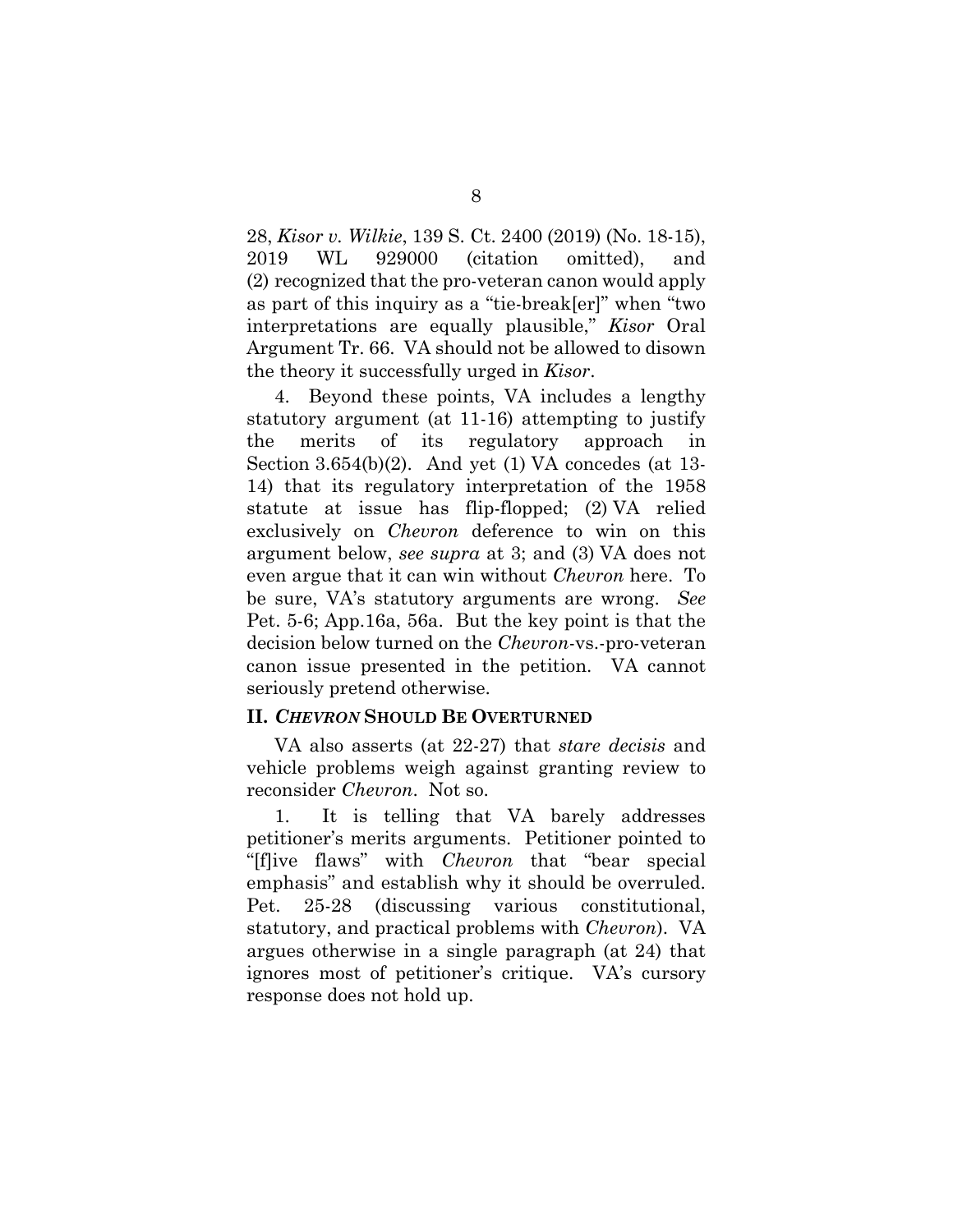Pointing to *Kisor*, VA asserts that "this Court recently confirmed that deference to the Executive Branch's interpretations" under *Chevron* passes muster under the APA and the separation of powers. Opp. 24 (citing *Kisor*, 139 S. Ct. at 2419, 2421-22). "[T]his Court" did no such thing in *Kisor*. VA relies on the four-justice *plurality* opinion in that case—but five members of the Court either expressly reserved the issue of *Chevron*'s validity or voted to overrule *Auer*. *See Kisor*, 139 S. Ct. at 2425 (Roberts, C.J., concurring in part); *id.* at 2425-34 (Gorsuch, J., joined by Thomas, Alito, and Kavanaugh, JJ., concurring in the judgment); *id.* at 2448-49 (Kavanaugh, J., joined by Alito, J., concurring in the judgment).And VA's failure to offer any substantial defense of *Chevron*'s merits just confirms petitioner's point: *Chevron* is indefensible.

2. VA's discussion of the *stare decisis* factors is equally unpersuasive. As noted, VA does not try to defend the "quality" of *Chevron*'s reasoning. *See Knick v. Twp. of Scott*, 139 S. Ct. 2162, 2177-78 (2019) (citation omitted). And with respect to reliance interests, VA declares that *Chevron* lets "regulated entities and the public … rely on an agency's regulations and other measures," and argues that such reliance interests would be undermined if those measures could be overturned by courts. Opp. 24-25. That's just not true. "*Chevron*'s very point is to permit agencies to upset the settled expectations of the people by changing policy direction depending on the agency's mood at the moment." *Gutierrez-Brizuela v. Lynch*, 834 F.3d 1142, 1158 (10th Cir. 2016) (Gorsuch, J., concurring). *Chevron* leaves statutory meaning unsettled and constantly subject to administrative revision.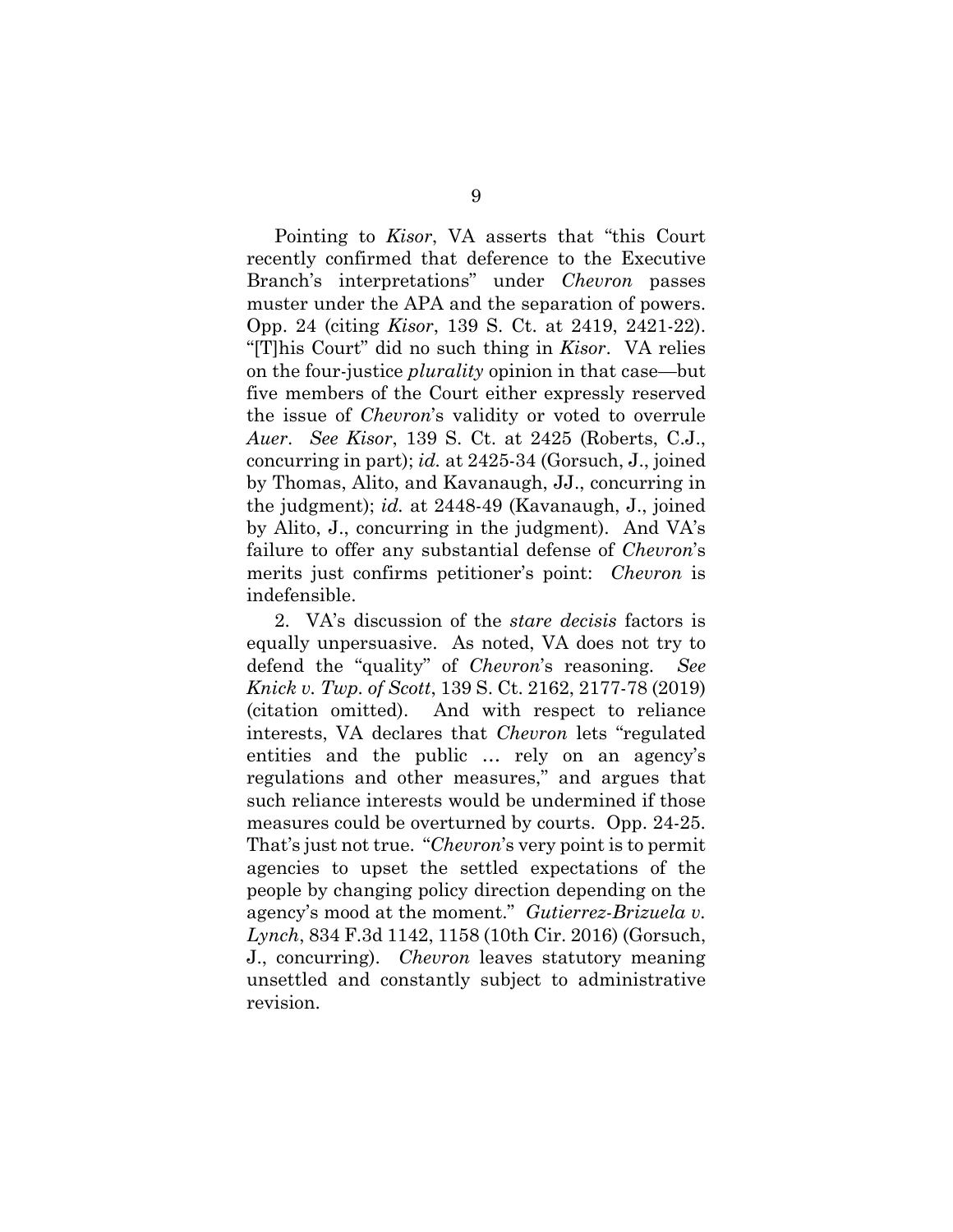VA asserts (at 23-25) that overruling *Chevron* would be disruptive. But overruling *Chevron* would eliminate the pervasive possibility of expedient changes in agency interpretations of statutory text. Indeed, VA does not deny that *Chevron* (together with *National Cable & Telecommunications Association v. Brand X Internet Services*, 545 U.S. 967 (2005)), lets agencies change their minds about what a statute means and directs courts to flip-flop along with them—including on major issues of national policy on which the public deserves clarity. *See* Pet. 31. *Chevron* does not promote stability—it ensures *instability*.

As to whether *Chevron* is unworkable, *see* Pet. 32- 34, VA all but agrees (at 25) with petitioner. Remarkably, VA does not deny the workability problems; instead, it *blames this Court's current*  Chevron *doctrine*—including the Two-Step inquiry, the Major Questions doctrine, and decisions raising threshold questions about *Chevron*'s applicability for creating them. *See* Opp. 25 (citing Pet. 32-33). That response just underscores petitioner's workability point. The current doctrine reflects the Court's effort to mitigate *Chevron*'s many flaws piecemeal. But tinkering at the margins is not the solution.\* The Court should instead overrule *Chevron* altogether.

VA also argues (at 25) that courts have no problem applying *Chevron* and do so all the time. That might be true in the lower courts, but not so in this Court. *See* Pet. 34-35. The reality is that the government

l

<sup>\*</sup> VA actually proposes (at 20-21) making the doctrine even *more* complicated by identifying a new threshold test for which interpretive canons can be considered at Step One.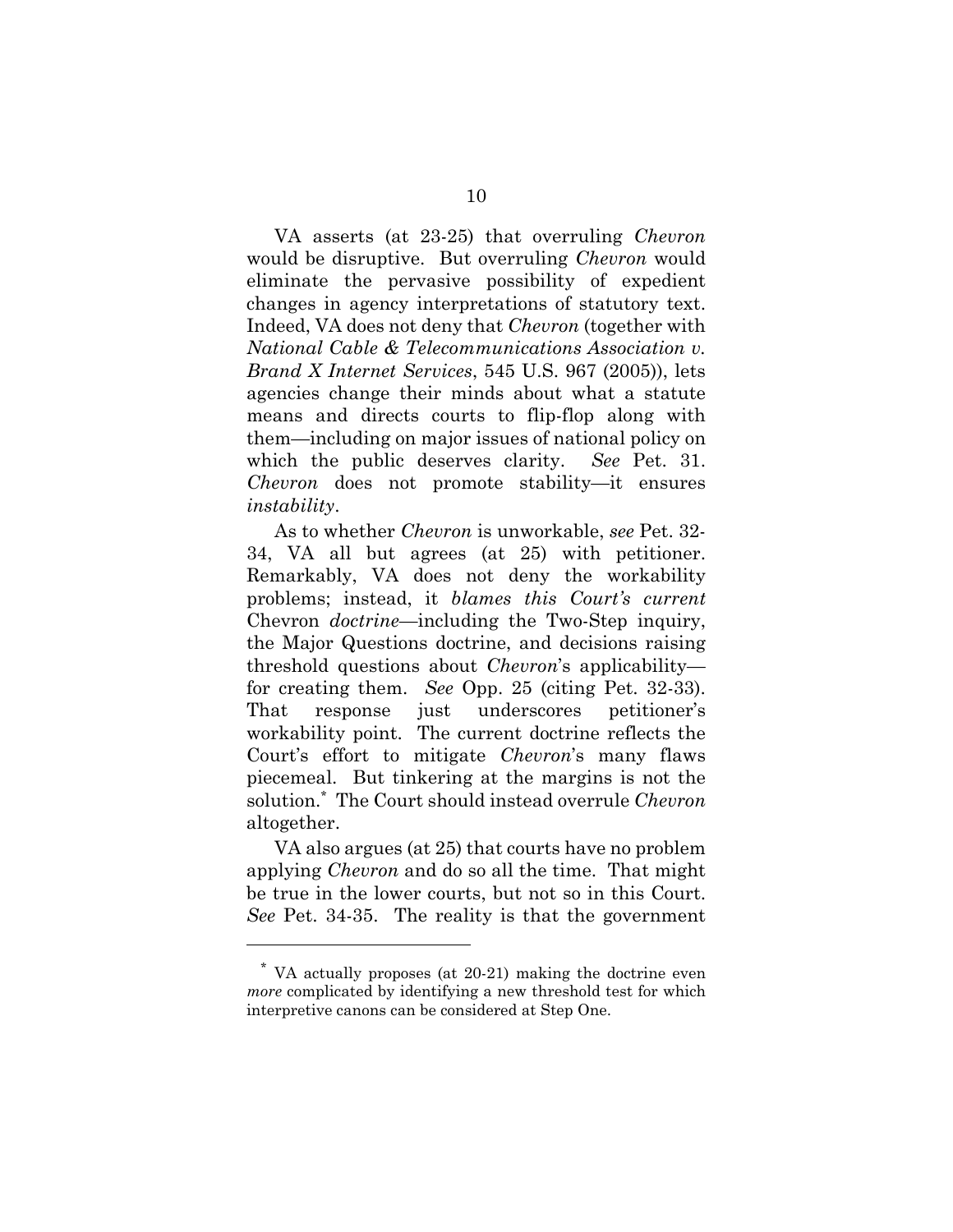often litigates and wins cases on *Chevron* grounds in the lower courts (as it did in this case) before changing its tune here. *See, e.g.*, Gov't Br. 47, *Am. Hosp. Ass'n v. Becerra*, *cert. granted*, 141 S. Ct. 288 (No. 20-1114), 2021 WL 4937288 (arguing that *Chevron* deference is "[w]arranted [b]ut [u]nnecessary," after successfully urging *Chevron* deference in D.C. Circuit); *see supra* at 2-4. That kind of *Chevron* bait-and-switch highlights the need for this Court's review.

3. Finally, VA says (at 26) this case is a poor vehicle because it "does not implicate" the concerns with *Chevron* that petitioner identified. That's also wrong. The statutory interpretation issue presented here is outcome-determinative; petitioner's reading reflects the best interpretation of the statute; and the Federal Circuit reflexively relied on *Chevron* to defer to VA's anti-veteran interpretation. *See* Pet. 24-25. Moreover, the court did so even though the question whether a veteran should receive the full statutory benefits to which he is entitled is obviously not the kind of technical issue on which Congress would have deferred to agency expertise. The decision below underscores the flaws in an increasingly untenable *Chevron* regime.

\* \* \*

The two questions presented in this case are closely intertwined. *Chevron*'s flaws are manifest, but if *stare decisis* requires adherence to that decision, it is especially important for the Court to enforce the robust Step One inquiry mandated by footnote 9. VA's position—that courts should interpret veterans benefit laws by deferring to the agency's policy preferences and ignoring the traditional pro-veteran canon—is inconsistent with *Chevron* and undermines the rule of law. The Court should review both